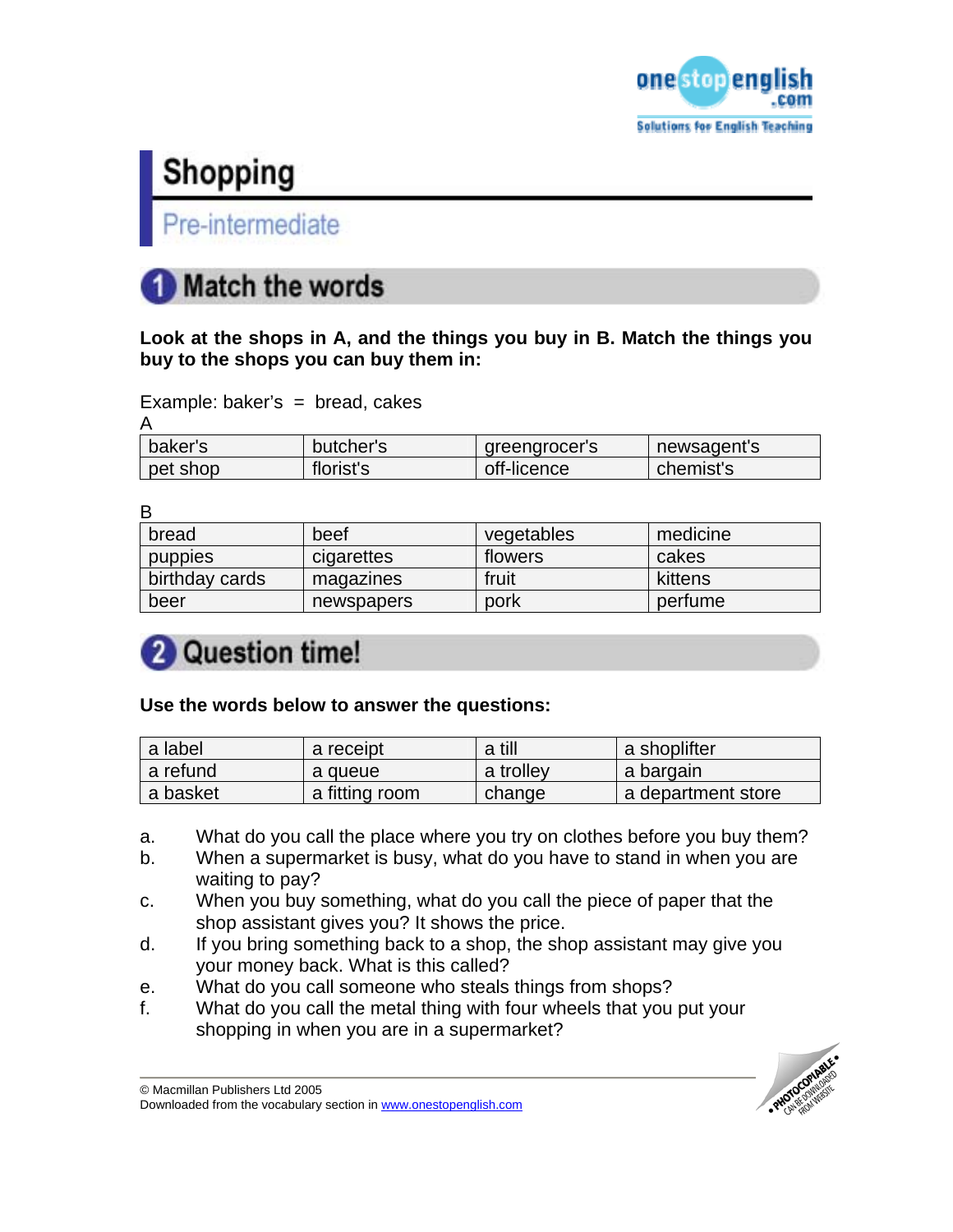

# Shopping

### Pre-intermediate

- g. If something costs £4.70, you will probably give the shop assistant a £5 note. What do you call the money he/she gives you back?
- h. What do you call a very big shop that sells almost everything?
- i. What do you call the piece of material that is attached to clothes, and tells you the name of the company that made it, where it is from, and how you wash it?
- j. What do you call the metal or plastic thing that you carry and put your shopping in when you are in a supermarket?
- k. When something is cheaper than usual, what do you call it?
- l. What do you call the machine that shop assistants use to put the money in?

## **3** Who is speaking?

### **Look at these phrases from a conversation between a shop assistant and a customer. Who says which phrase?**

Example: *Can I help you?* = Shop assistant

*Can I try it on? It suits you. It doesn't fit me*. *It looks nice. The changing rooms are over there*. *How much is it? I'm just looking, thanks.* 

**Now imagine you are in a shoe shop. Write the conversation between the customer and the shop assistant. Use phrases like** *yes, of course***,** *yes, certainly* **and** *thank you very much***.** 

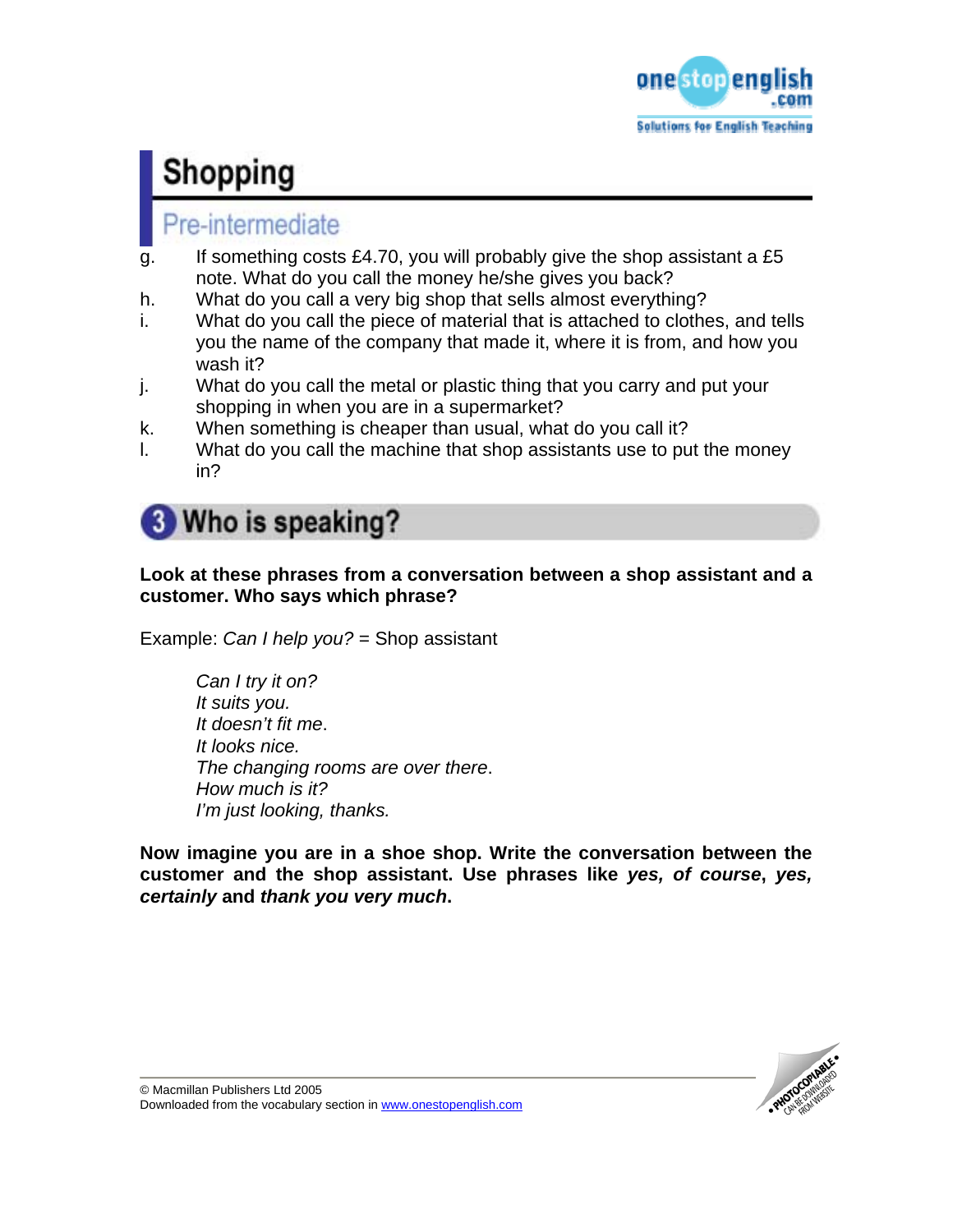

# **Shopping**<br>Pre-intermediate

## 4 Questionnaire

| Read and complete the questionnaire below:<br>Where do you usually buy clothes?                                            |                         |                   |
|----------------------------------------------------------------------------------------------------------------------------|-------------------------|-------------------|
| a. high street stores b. department stores                                                                                 |                         | c. designer shops |
| How much do you usually spend on clothes in a month?<br>a. less than 50 Euros b. more than 50 Euros                        |                         | c. It depends     |
| What's important to you when you walk into a clothes shop?<br>a. friendly shop assistants b. cheap prices<br>c. nice music | d. the place looks nice |                   |
| How often do you go to the supermarket?<br>a. once a week<br>c. more than once a week d. never                             | b. once a month         |                   |
| When you go to the supermarket, which of the following are always in your<br>basket or trolley?                            |                         |                   |

a. chocolate b. beer c. coke d. crisps e. meat f. oranges

**Now ask your partner about his/her shopping behaviour.**